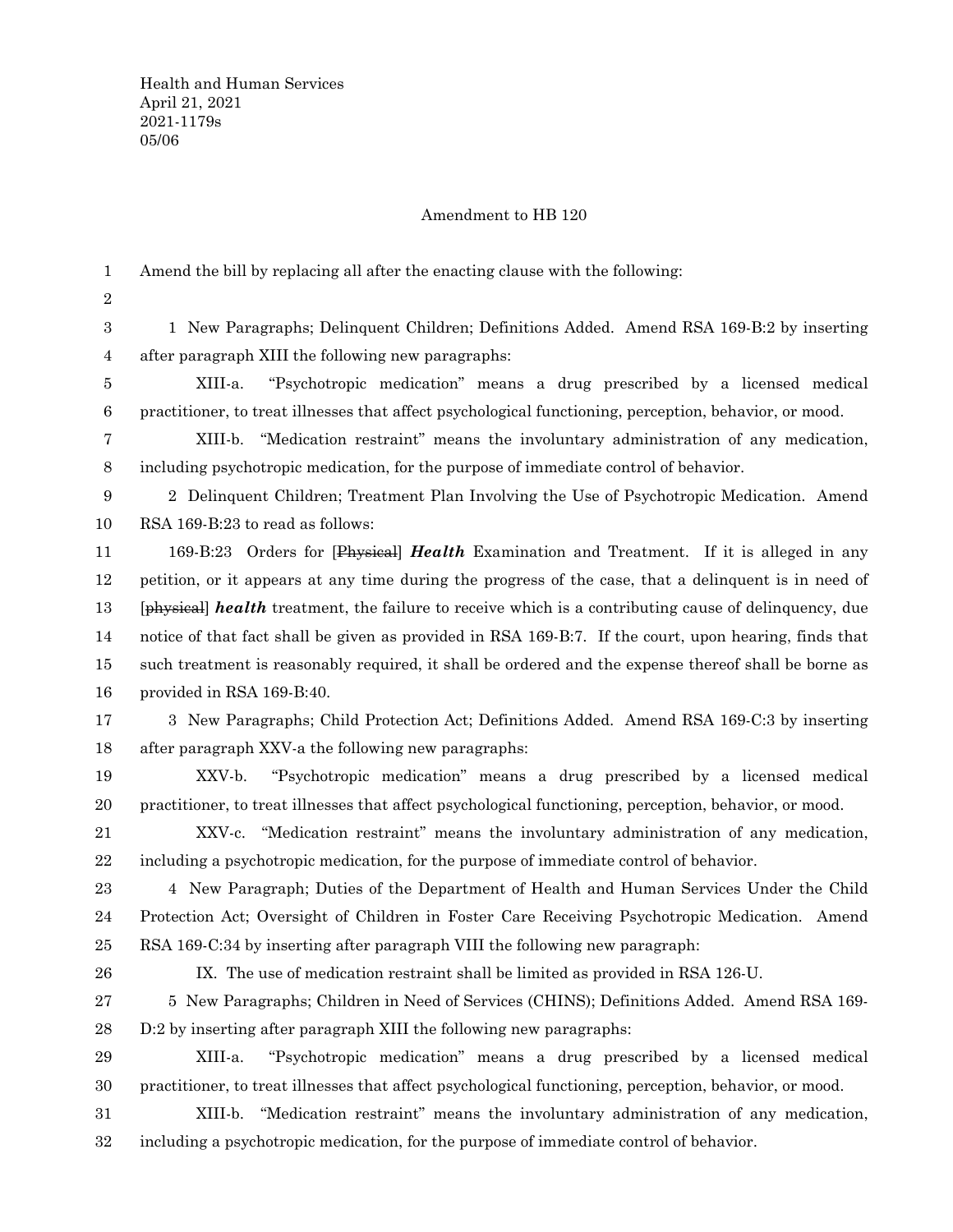## **Amendment to HB 120 - Page 2 -**

6 New Paragraph; Children in Need of Services; Oversight of Children in Foster Care Receiving Psychotropic Medication. Amend RSA 169-D:17 by inserting after paragraph VIII the following new paragraph: 1 2 3

IX. The department shall ensure that, when psychotropic medication is prescribed for children in foster care, appropriate medication monitoring is provided pursuant to current American Academy of Child and Adolescent Psychiatry (AACAP) Standards. 4 5 6

7

7 New Subparagraph; Residential Care and Child Placing Agency Licensing; Compliance with Rules Relative to the Use of Psychotropic Medication in Children. Amend RSA 170-E:34, I by inserting after subparagraph (h) the following new subparagraph: 8 9

10

(i) Compliance with RSA 126-U, regarding the use of physical and medication restraint.

8 New Paragraphs; Services for Children, Youth and Families; Definitions Added. Amend RSA 170-G:1 by inserting after paragraph VII the following new paragraphs: 11 12

VIII. "Psychotropic medication" means a drug prescribed by a licensed medical practitioner, to treat illnesses that affect psychological functioning, perception, behavior, or mood. 13 14

IX. "Medication restraint" means the involuntary administration of any medication, including a psychotropic medication, for the purpose of immediate control of behavior. 15 16

9 New Paragraph; Duties of the Department of Health and Human Services; Medication Monitoring for Children in Foster Care Receiving Psychotropic Medication. Amend RSA 170-G:4 by inserting after paragraph XXII the following new paragraph: 17 18 19

XXIII. Ensure that division for children, youth and families (DCYF) district office nurses provide medication monitoring for children in foster care receiving psychotropic medication pursuant to current American Academy of Child and Adolescent Psychiatry (AACAP) Standards, which shall include providing relevant health education and guidance to caregivers and DCYF field staff, and that any use of medication restraint conforms with the limitations in RSA 126-U. 20 21 22 23 24

10 New Subparagraph; Confidentiality of Department Case Records; Access by Licensed Medical Practitioner. Amend RSA 170-G:8-a, II(b) by inserting after subparagraph (5) the following new subparagraph: 25 26 27

(6) A licensed medical practitioner who is overseeing the use of psychotropic medication prescribed to the child. 28 29

11 New Paragraph; Foster Care Children's Bill of Rights. Amend RSA 170-G:21 by inserting after paragraph II the following new paragraph: 30 31

32

II-a. To receive appropriate medical supervision of any prescribed psychotropic medications.

12 New Section; Assessment for the Use of Psychotropic Medications. Amend RSA 170-G by inserting after section 4-g the following new section: 33 34

170-G:4-h Assessment for the Use of Psychotropic Medications. For children in out-of-home care with the department, prior to seeking a prescription or renewal for psychotropic medication, the department shall ensure the undertaking of, and guidance from, a recent comprehensive medical 35 36 37